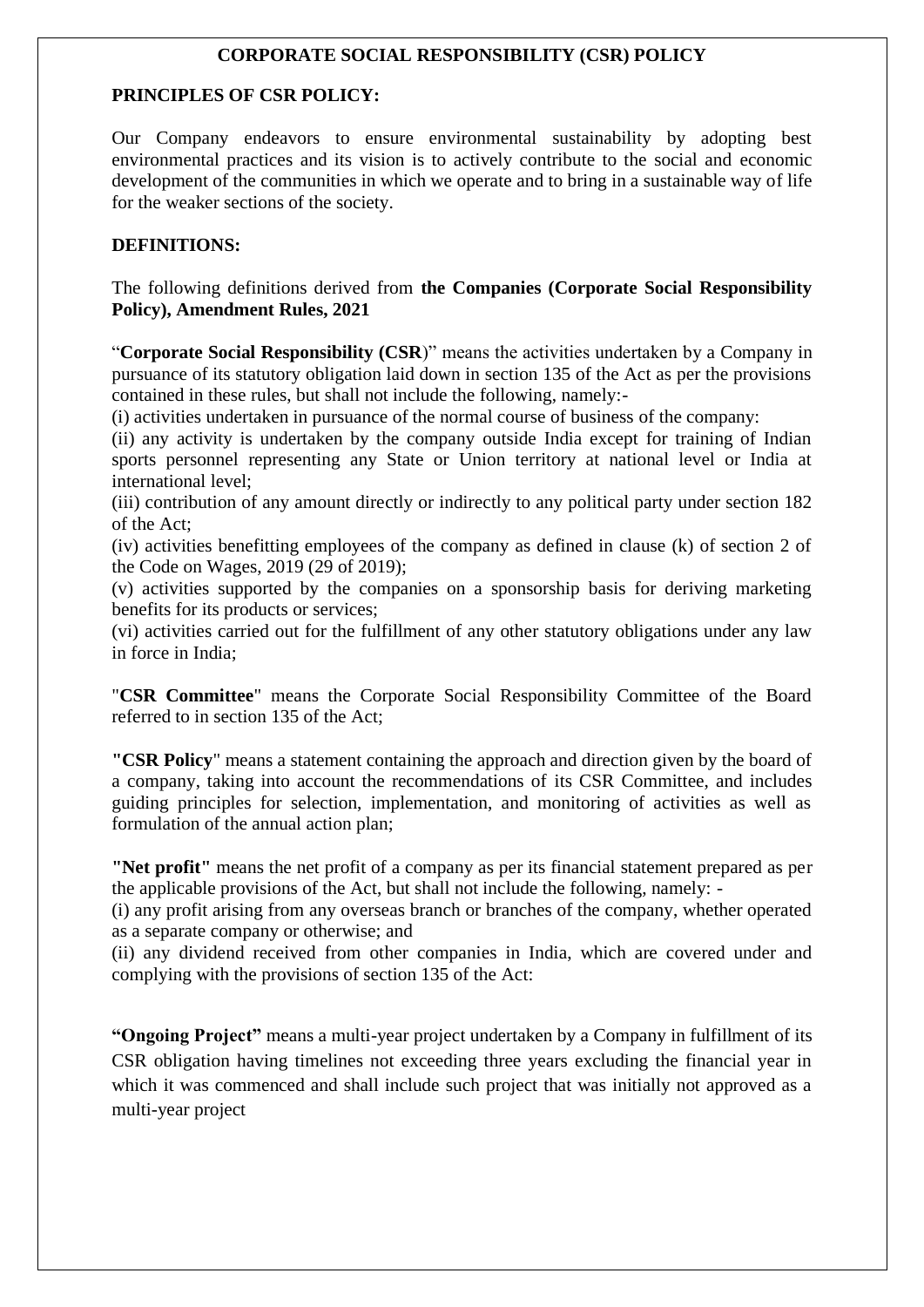## **CSR Policy**

The Company will take up community and socially focused activities, with particular emphasis on the following activities, projects or programmes**,** hereinafter referred to as "CSR Policy":

I. Eradicating hunger, poverty and malnutrition, promoting health care including preventinve health care and sanitation including contribution to the Swach Bharat Kosh set-up by the Central Government for the promotion of sanitation and making available safe drinking water.

II. Promoting education, including special education and employment enhancing vocation skills especially among children, women, elderly and the differently abled and livelihood enhancement projects.

III. Promoting gender equality, empowering women, setting up homes and hostels for women and orphans; setting up old age homes, day care centres and such other facilities for senior citizens and measures for reducing inequalities faced by socially and economically backward groups.

IV. Ensuring environmental sustainability, ecological balance, protection of flora and fauna, animal welfare, agroforestry, conservation of natural resources and maintaining quality of soil, air and water including contribution to the Clean Ganga Fund set-up by the Central Government for rejuvenation of river Ganga.

V. Protection of national heritage, art and culture including restoration of buildings and sites of historical importance and works of art; setting up public libraries; promotion and development of traditional art and handicrafts.

VI. Measures for the benefit of armed forces veterans, war widows and their dependents, Central Armed Police Forces (CAPF) and Central Para Military Forces (CPMF) veterans, and their dependents including widows.

VII. Training to promote rural sports, nationally recognised sports, Paralympic sports and Olympic sports

VIII. Contribution to the prime minister's national relief fund or Prime Minister's Citizen Assistance and Relief in Emergency Situations Fund (PM CARES Fund)] or any other fund set up by the central govt. for socio economic development and relief and welfare of the schedule caste, tribes, other backward classes, minorities, and women.

IX. (a) Contribution to incubators or research and development projects in the field of science, technology, engineering, and medicine, funded by the Central Government or State Government or Public Sector Undertaking or any agency of the Central Government or State Government; and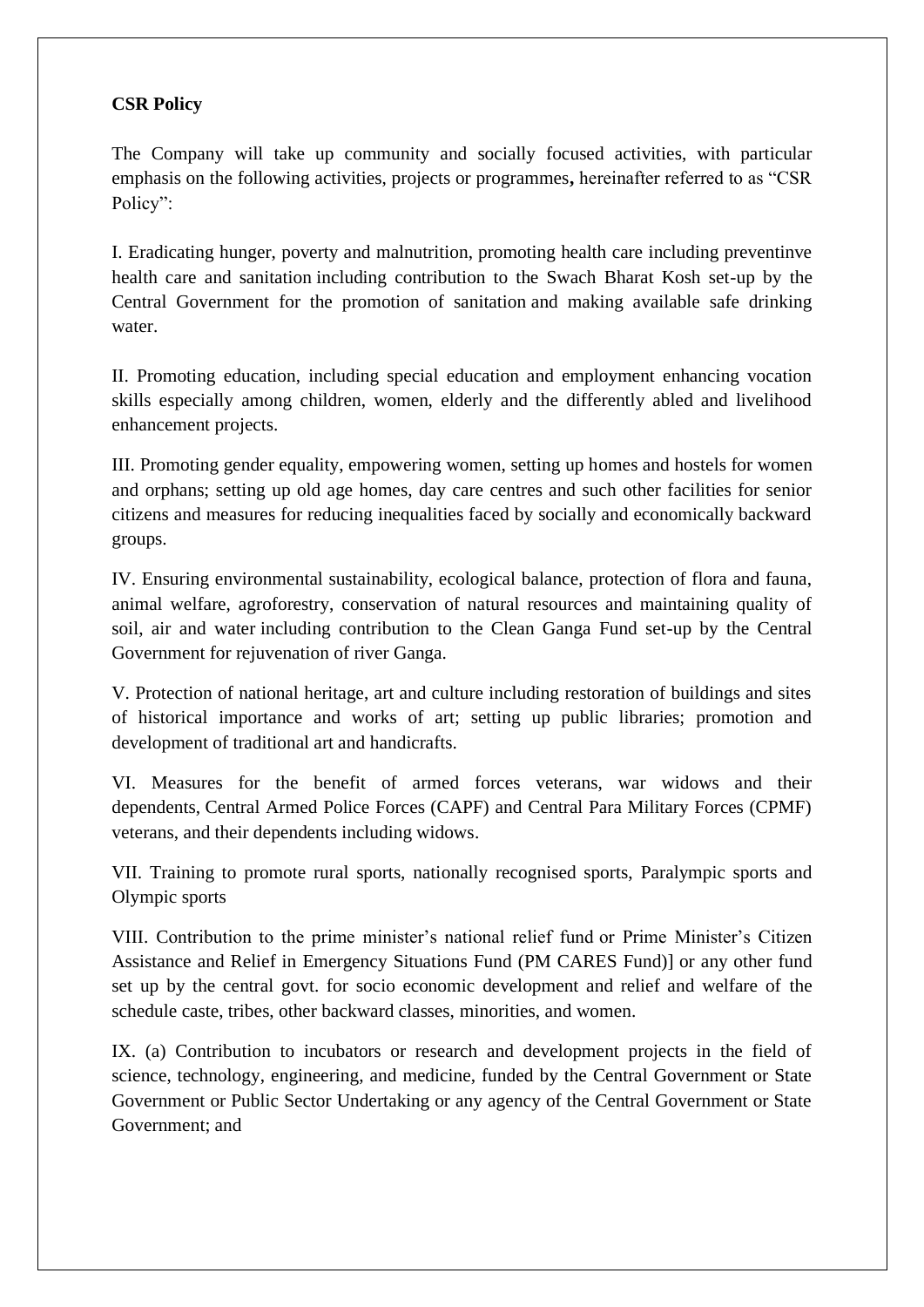IX. (b) Contributions to public funded Universities; Indian Institute of Technology (IITs); National Laboratories and autonomous bodies established under Department of Atomic Energy (DAE); Department of Biotechnology (DBT); Department of Science and Technology (DST); Department of Pharmaceuticals; Ministry of Ayurveda, Yoga and Naturopathy, Unani, Siddha and Homoeopathy (AYUSH); Ministry of Electronics and Information Technology and other bodies, namely Defense Research and Development Organisation (DRDO); Indian Council of Agricultural Research (ICAR); Indian Council of Medical Research (ICMR) and Council of Scientific and Industrial Research (CSIR), engaged in conducting research in science, technology, engineering and medicine aimed at promoting Sustainable Development Goals (SDGs).]

X rural development projects

XI slum area development.

Explanation. - For the purposes of this item, the term `slum area' shall mean any area declared as such by the Central Government or any State Government or any other competent authority under any law for the time being in force.

XII Disaster management, including relief, rehabilitation and reconstruction activities.

#### **MODALITIES AND IMPLEMENTATION SCHEDULE FOR EXECUTION OF PROJECTS AND PROGRAMMES OR CSR ACTIVITIES**

The Company will undertake its CSR activities either directly on its own or by contributing through a Registered Trust or through a Registered Society or establish another Company under Section 8 of the Companies Act, 2013 or collaborate with other entities.

The implementation schedule for the CSR activities will be dependent on the availability of eligible projects. The specific activities to be undertaken will be placed before the CSR Committee of the Board for prior approval and periodical updates will be submitted to the Committee.

The Company will give preference to the local area(s) in and around its offices in India, for spending the amount earmarked for CSR activities.

The Company will endeavor to spend in every Financial Year, at least 2% of the average net profits of the Company during the three immediately preceding Financial Years for its CSR activities.

The CSR expenditure will include all expenditures, either in cash or kind, direct and indirect, incurred by the Company on CSR Programmes undertaken per the approved CSR activities. Moreover, any surplus arising from any CSR Programmes shall be used only for CSR and will be carried forward to next year's spending.

Accordingly, any income arising from CSR Programmes will be netted off from the CSR expenditure and such net amount will be reported as CSR expenditure.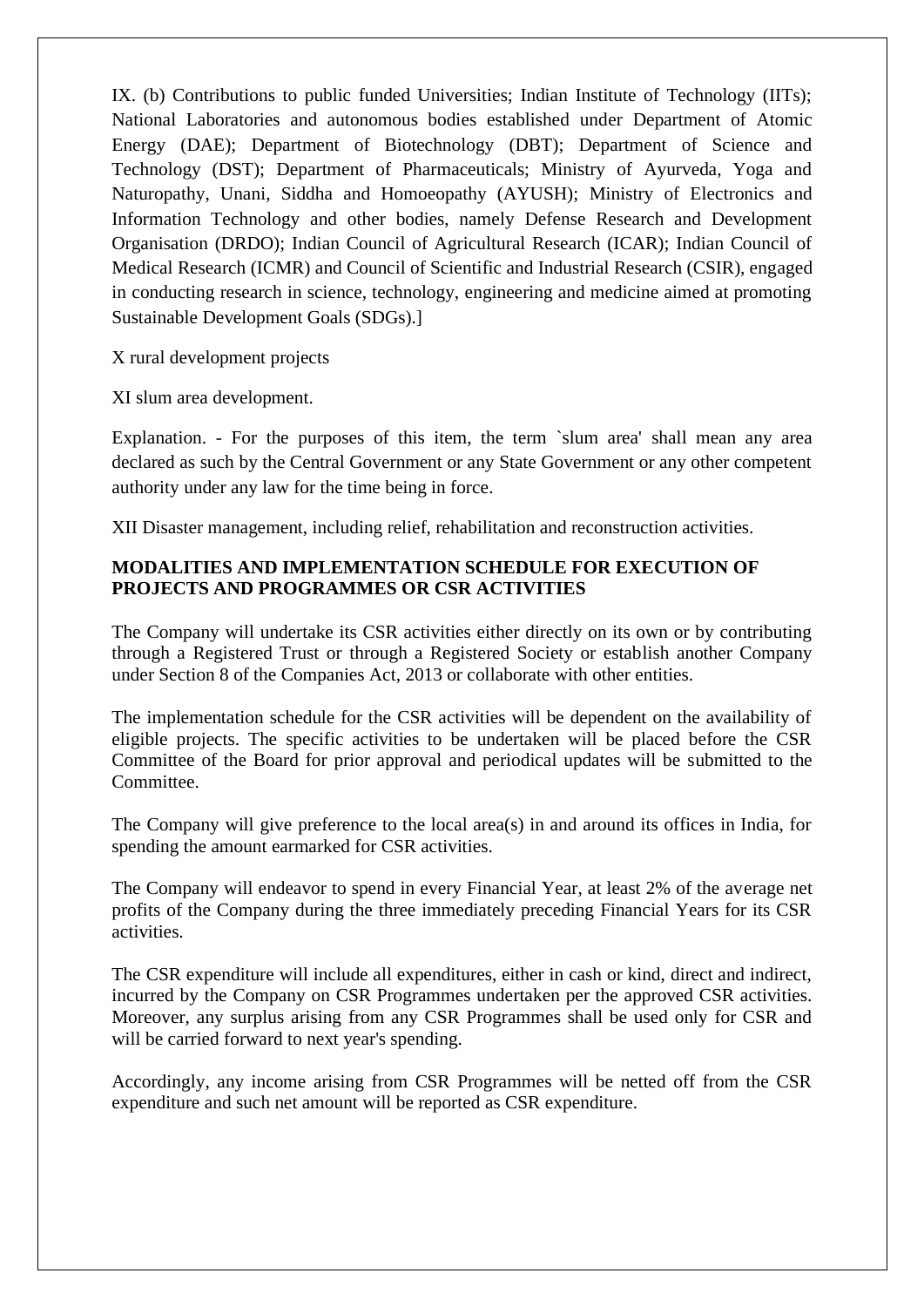#### **ORGANISATION SETUP:**

**a.** The CSR projects in the Company shall be implemented under the guidance of the Board's Sub-Committee on CSR comprising of \_\_\_\_\_\_ Directors out of which \_\_ Directors are Independent Directors.

**b.** The CSR Sub-Committee of the Board shall have the following responsibilities.

(i) Formulate and recommend CSR policy to the Board for approval.

(ii) Recommend for approval of the Board the amount of expenditure to be incurred on the activities in a financial year along with projects to be undertaken earmarking funds for broad area-wise projects.

(iii) Monitor from time to time the implementation of the CSR projects undertaken by the Company.

**c.** A Nodal Officer (basically the Company Secretary) for CSR at the Corporate level – preferably one rank below the Board level - shall coordinate Company's CSR initiatives and shall be assisted by a team of designated officers.

## **PLANNING:**

**a.** The identification of CSR activities shall be done by anyone or a combination of the following methods.

(i) In-house planned projects. (ii) Proposals from District Administration / local Govt. body/public representatives etc. (iii) Proposals/Requests from a registered & specialized body for providing financial assistance for carrying out specific CSR initiatives subject to the condition that it fulfills the criteria as prescribed in the statute in this regard.

(Proposals to be considered only after checking the credibility of the proposing body through evaluation of necessary documents. Site visits may also be made if required).

**b.** Based on identified CSR activities/projects, the Annual CSR Plan shall be prepared by the CSR departments in advance.

**c.** The CSR Committee shall consider and recommend the comprehensive Annual Plan to the Board for its approval. Attempts shall be made to complete the process before the commencement of the next financial year.

f. The plan as approved by the Board shall be communicated for implementation.

**g.** The CSR Annual Plan may, however, be amended/modified at any time during the financial year as per the procedure detailed above - with proper justification - of project/activity after getting it duly recommended from the respective competent authorities for inclusion/removal from the CSR Plan. On receipt of such proposals, CSR Committee may consider recommending suitable modification in the CSR Plan for approval of the Board.

The approved CSR Annual Plan shall form part of this policy.

## **MONITORING PROCESS**

The following shall be the monitoring mechanism in this regard.

**a.** The CSR Nodal Officer (i.e., Company Sectary) shall be responsible for the monitoring of CSR activities at every stage on a day-to-day basis. He shall keep track of the progress of the CSR activities regularly through status checks from implementing agencies, site visits, etc., and also obtain feedback from the targeted beneficiaries.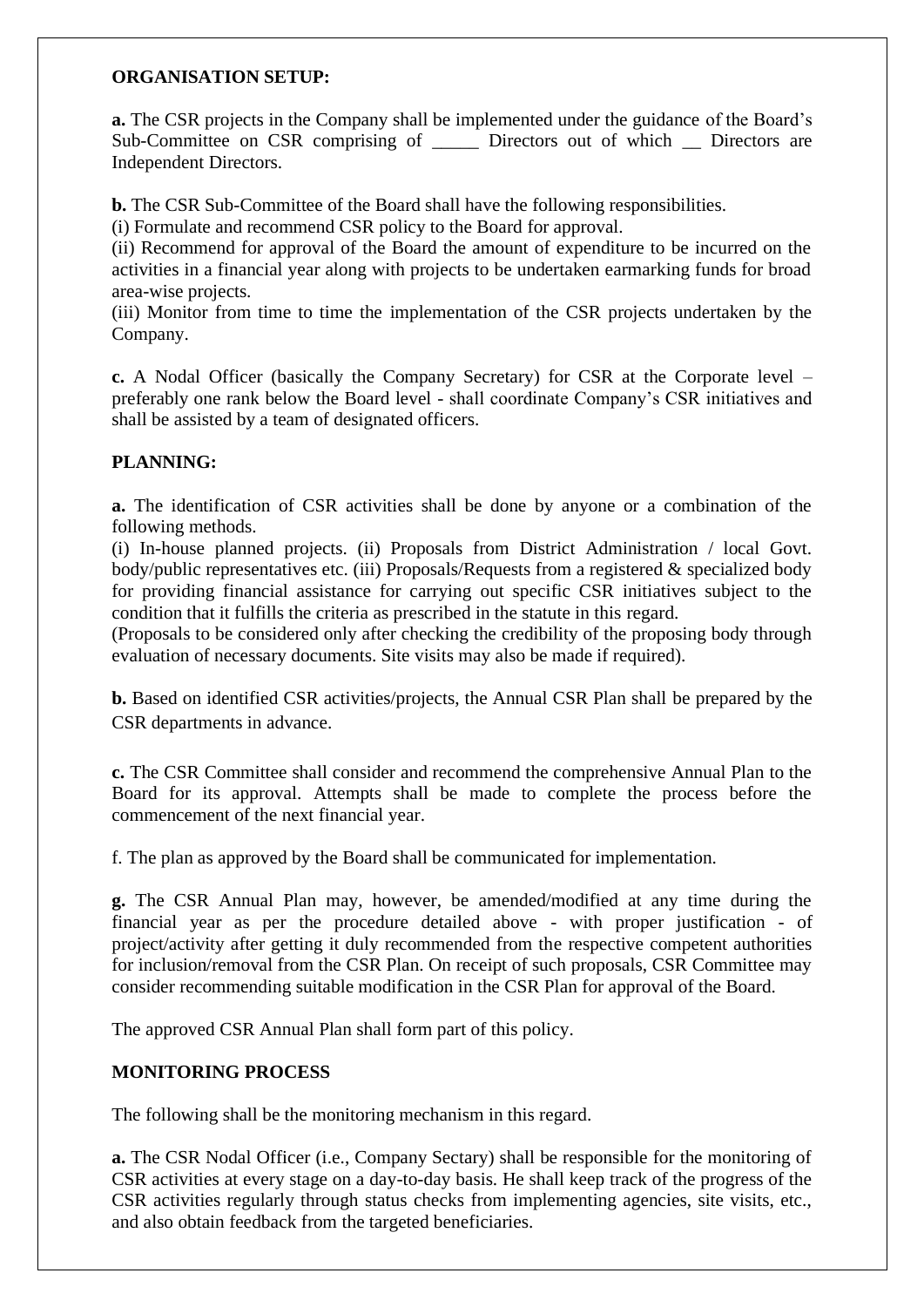**b.** The progress report of CSR activities quarterly would be submitted to the CSR Committee for information and updation.

**c**. The CSR Nodal officer shall incorporate changes in the annual plan, (if any) suggested by the CSR committee.

# **CSR IMPLEMENTATION:**

1. The Board shall ensure that CSR activities are undertaken by the company itself or through

(a) a company established under section 8 of the Act, or a registered public trust or a registered society, registered under section 12A and 80 G of the Income Tax Act, 1961 (43 of 1961), established by the company, either singly or along with any other company, or

(b) a company established under section 8 of the Act or a registered trust or a registered society, established by the Central Government or State Government; or

(c) any entity established under an Act of Parliament or a State legislature; or

(d) a company established under section 8 of the Act, or a registered public trust or a registered society, registered under section 12A and 80G of the Income Tax Act, 1961, and has an established track record of at least three years in undertaking similar activities.

3.The company shall obtain the '**CSR registration number'** from the identified third party to engage the CSR activities on behalf of the Company.

4. The CSR Committee shall formulate and recommend to the Board, **an annual action plan**  in pursuance of its CSR policy, which shall include the following, namely: -

(a) the list of CSR projects or programs that are approved to be undertaken in areas or subjects specified in Schedule VII of the Act.

(b) the manner of execution of such projects or programs as specified in sub-rule (1) of rule 4.

(c) the modalities of utilization of funds and implementation schedules for the projects or programs.

(d) monitoring and reporting mechanism for the projects or programs; and

(e) details of need and impact assessment, if any, for the projects undertaken by the company:

Provided that Board may alter such plan at any time during the financial year, as per the recommendation of its CSR Committee, based on the reasonable justification to that effect.

## **CSR EXPENDITURE**

(1) The board shall ensure that the administrative overheads shall not exceed five percent of the total CSR expenditure of the company for the financial year.

(2) Any surplus arising out of the CSR activities shall not form part of the business profit of a company and shall be ploughed back into the same project or shall be transferred to the **Unspent CSR Account** and spent in pursuance of CSR policy and annual action plan of the company or transfer such surplus amount to a Fund specified in Schedule VII, within six months of the expiry of the financial year.